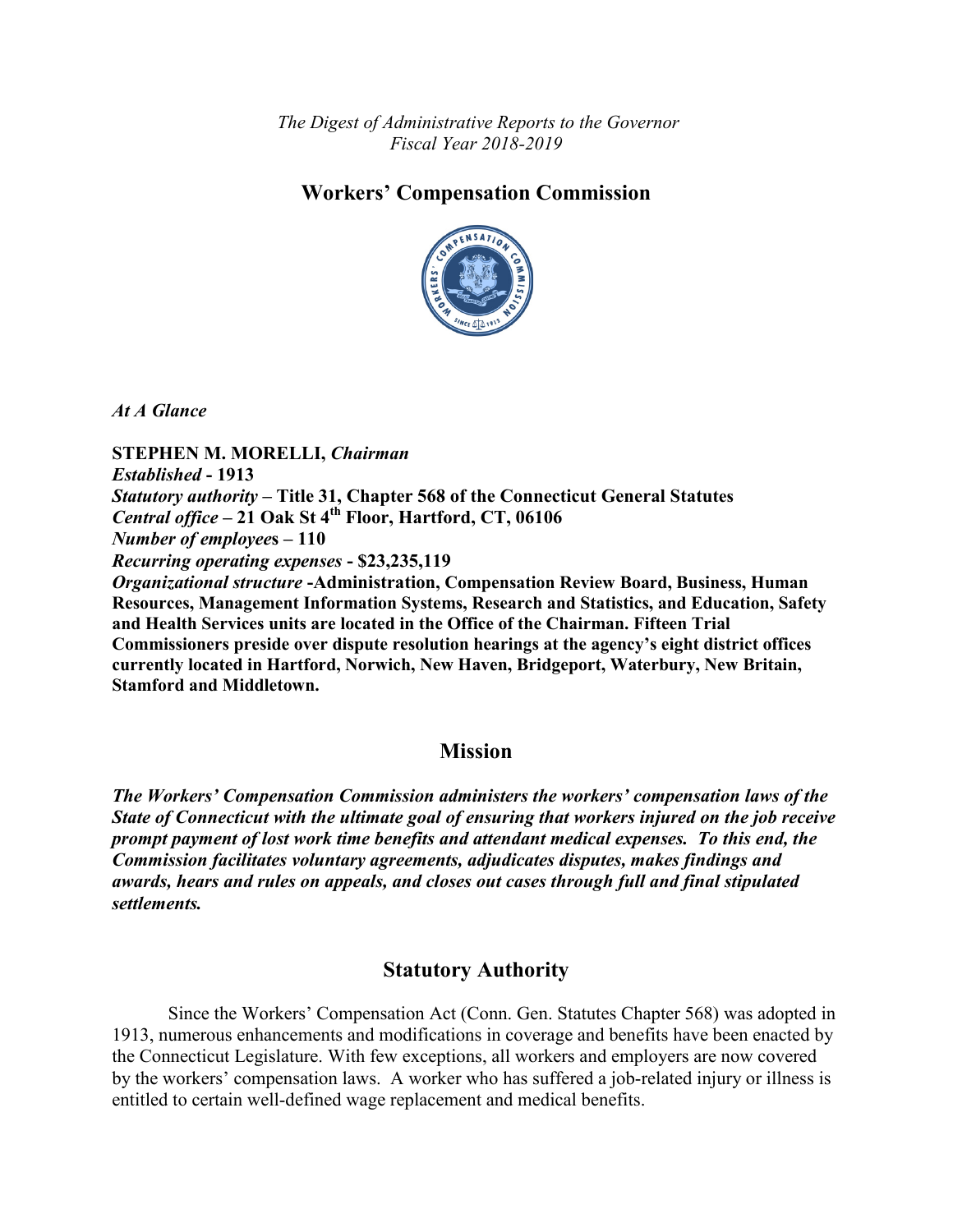The adjudicatory purpose of the Workers' Compensation Commission is to ensure injured employees' rights are fully protected, and that workers and employers fully carry out their legal responsibilities. There are sixteen Workers' Compensation Commissioners who are appointed by the Governor and confirmed by legislative approval. One Commissioner serves as Chairman of the Commission, at the pleasure of Governor. The Chairman is responsible for administration of the Commission. The Chairman also serves as Presiding Commissioner of the Compensation Review Board (CRB) along with two other Commissioners appointed for oneyear terms to hear appeals of cases decided by the Commissioners. Fifteen Commissioners serve at-large, functioning as trial commissioners in the agency's eight district offices throughout the state.

The Commission also educates employers and employees about their legal rights. During FY 2019, the Commission's Safety Program Officers effectively monitored worker safety committees throughout the state. Prevention and education are integral to the Commission's statutory responsibilities. A Statistical Unit within the Management Information Systems Division measures and monitors the caseload and performance of the Commission.

In the early 1990's, two landmark reform bills were enacted. The first, (Public Act 91- 339) centralized administrative duties and powers in the person and Office of the Chairman to more effectively implement enforcement of the law. Twenty-three specific duties were assigned to the Chairman, including budgetary and personnel matters, assignment of Commissioners, and regulation of attorneys, physicians, and preferred provider organizations. The Chairman and his staff implement these responsibilities, guided by an Advisory Board composed of business and labor representatives, including an injured worker. The Advisory Board also submits written recommendations to the Governor on the renomination of Commissioners.

The second bill, (Public Act 93-228) effected historic reforms of the Connecticut workers' compensation laws effective July 1, 1993. The benefit modifications and related reforms contained in this Act, combined with the efficiencies engendered by Public Act 91-339, have resulted in hundreds of millions of dollars in savings.

#### **Public Service**

The Commission constantly strives to upgrade service to its constituency. Two key goals are expediting disputed claims settlement and returning injured workers to productive jobs. These goals are closely monitored by the Commission through manual and automated reporting systems.

Injured workers routinely receive information packets detailing their rights and responsibilities within five days of receipt of the filing of an initial report of injury. Education coordinators are available to the public to answer questions about the Commission's services and adjudicatory process. The Chairman frequently participates in educational seminars and forums to inform and discuss workers' compensation laws, regulations, guidelines and protocols with various stakeholders.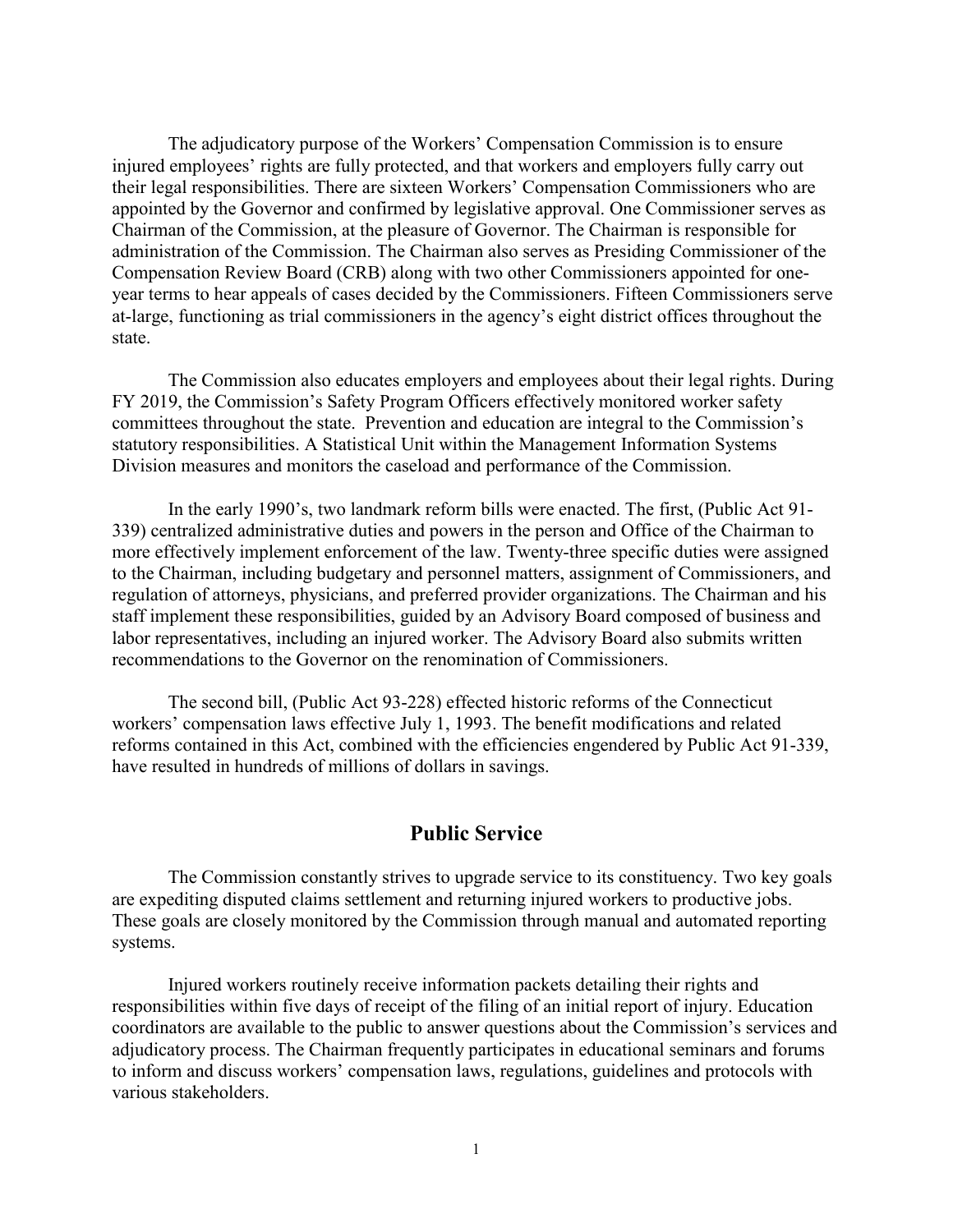Safety Program Officers work cooperatively and confidentially with employers to devise and implement safety programs resulting in reduced accidents, injuries, medical costs and lost workdays. During the period of July 1, 2018 through June 30, 2019, Safety Program Officers visited 1,833 employer sites. Overall, 44,605 employer sites have been visited, and 4,954 safety and health committees covering 863,083 employees are currently approved. As statutorily required, employers with medical care plans, including preferred provider organizations, are reviewed for compliance with workplace safety and health committees.

The Commission monitors and educates the public on legislation and Higher Court decisions that impact the administration of workers' compensation claims.

Following the passage of Public Act 19-17, the Commission has updated its Claim for Compensation form (Form 30C) to ensure claims for post-traumatic stress disorder brought by police officers, firefighters and parole officers are filed in accordance with the act and tracked appropriately. The Commission will be working in consultation with the Legislature's Labor and Public Employees Committee on evaluating the feasibility of expanding the availability of benefits for post-traumatic stress disorder outlined in the act to emergency medical services personnel.

The Commission will also be participating in a legislative task force pursuant to Special Act 19-10, which will study remedies and potential liability for unreasonably contested or delayed workers' compensation claims. The Commission continues its efforts to ensure that claims are not unduly delayed, through the continued education of Commissioners on penalties and fees, and the active engagement with self-insured organizations, insurance carriers, attorneys and unions.

The Commission participates in the Connecticut Pain Consortium's efforts to most effectively treat chronic pain for those injured on the job and is also engaged in Retain-CT, an initiative to improve communication and support services targeting early return-to-work (RTW) for musculoskeletal disorders.

The Commission participates in the Connecticut Licensing Information Center, providing one-stop licensing information to state employers via the Internet.

#### **Improvements/Achievements for Fiscal Year 2018-2019**

During the fiscal year ending June 30, 2019, the Commission continued its efforts to ensure injured workers are receiving proper medical treatment, while controlling medical costs. Rates for workers' compensation insurance decreased for the fifth consecutive year with a 16.8 percent decrease becoming effective on January 1, 2019.

The Commission continues to revise and update medical protocols for the treatment of injuries to the knee, cervical spine, lumbar spine, shoulder and hand with input from the Medical Advisory Panel and other medical professionals. Effective November 1, 2018 the Commission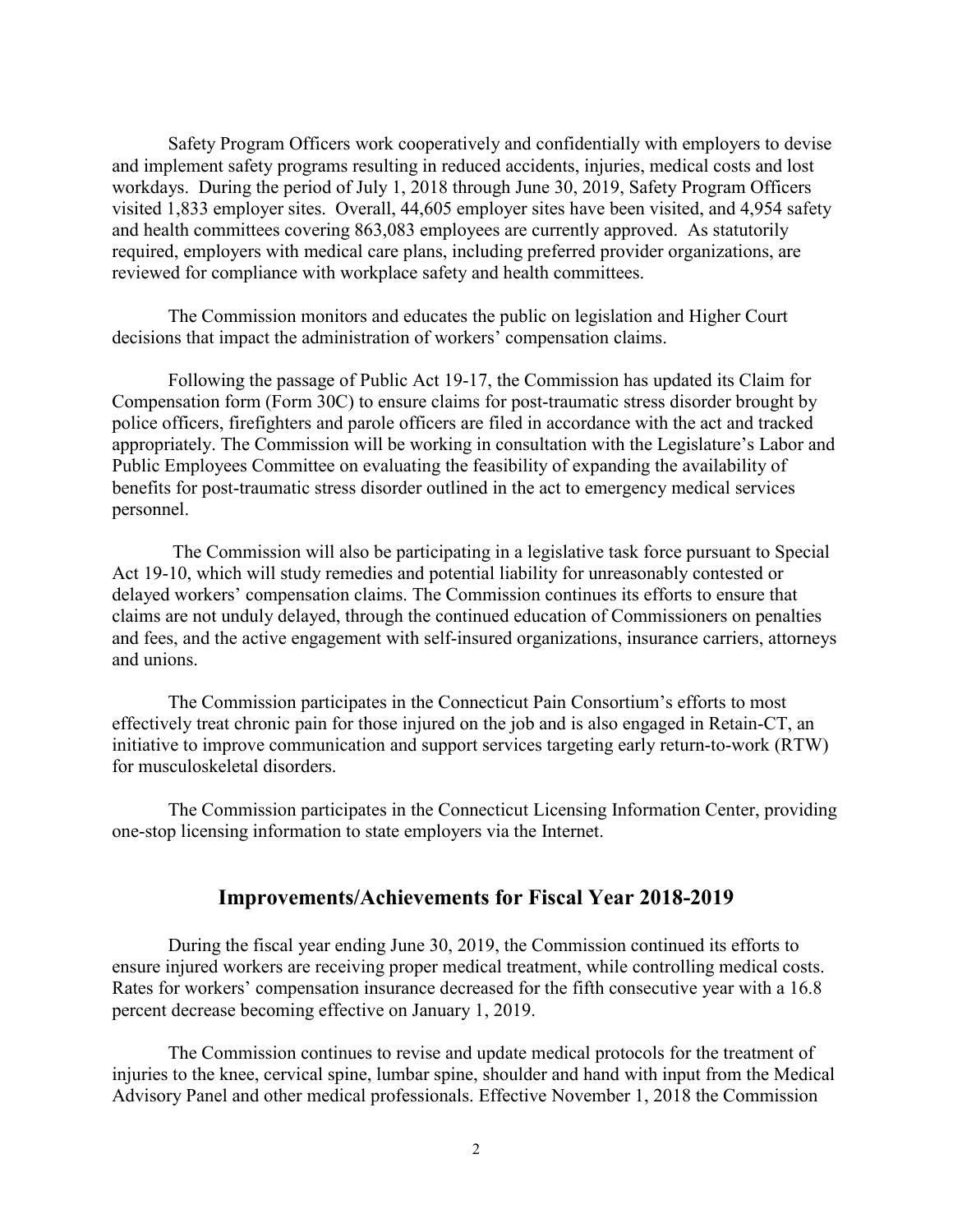issued medical protocols for the treatment of the foot and ankle. Additionally, the Commission revises and updates protocols for opioids, psychological pain assessment and treatment to assist practitioners in effective pain management for injuries occurring within the workers' compensation arena.

The Commission released revised guidelines for mediation services effective November 1, 2018 which will help parties to utilize the program more efficiently and effectively.

Pursuant to Conn. Gen. Statutes Sec. 31-284, the Commission reviews and approves applications for self-insurance. As of June 30, 2019, 34 municipalities and 63 companies, consisting of 280 subsidiaries, are approved to be self-insured. The Commission also reviews and approves applications for managed care plans pursuant to Conn. Gen. Statutes Sec. 31-279. As of June 30, 2019, 2,234 employers and 513,784 employees are covered by approved plans.

All agency duties and responsibilities continue to be executed effectively and punctually with significantly fewer full-time employees than in previous years.

Monitoring of hearing backlogs at the eight district offices and reassignment of resources to meet heavy workloads, continues to result in a decrease in time between initial hearing requests and the date hearings are actually held. Hearing backlogs have reduced dramatically over the years for both Informal and Formal hearings, ensuring that no cases are unnecessarily delayed administratively.

The Compensation Review Board continues to process cases expeditiously. This year, new appeals numbered 55. Meanwhile, there were 81 dispositions, including 52 written opinions.

The Commission is presently transitioning its website to a new government web platform as part of a statewide effort to bring greater consistency and enhanced user friendliness to all State agencies. The new platform will enable the Commission to provide an expanded range of information and services to its website customers, while significantly improving internal organizational efficiency in the maintenance and future development of its online presence.

The Commission continues its efforts to streamline and consolidate administrative functions with technology increasingly becoming integral to the management of claims, hearings, and various other agency functions. The public currently has electronic access to:

- Coverage Verification Service (CVS)
- First Report of Injury Submission (FRIS) Service
- Employer Claim Location Information Service (as enacted by P.A. 17-141)
- Electronic Hearing Notices Service which enables interested parties to receive notices electronically. This service generates thousands of dollars in postage savings annually.

The Commission is making substantial progress on a new claim management computer system, which will replace the Commission's aging custom system. The implementation of this system will allow for a paperless claims process through the online submission of forms and enable for many other services offered by the Commission to be completed electronically.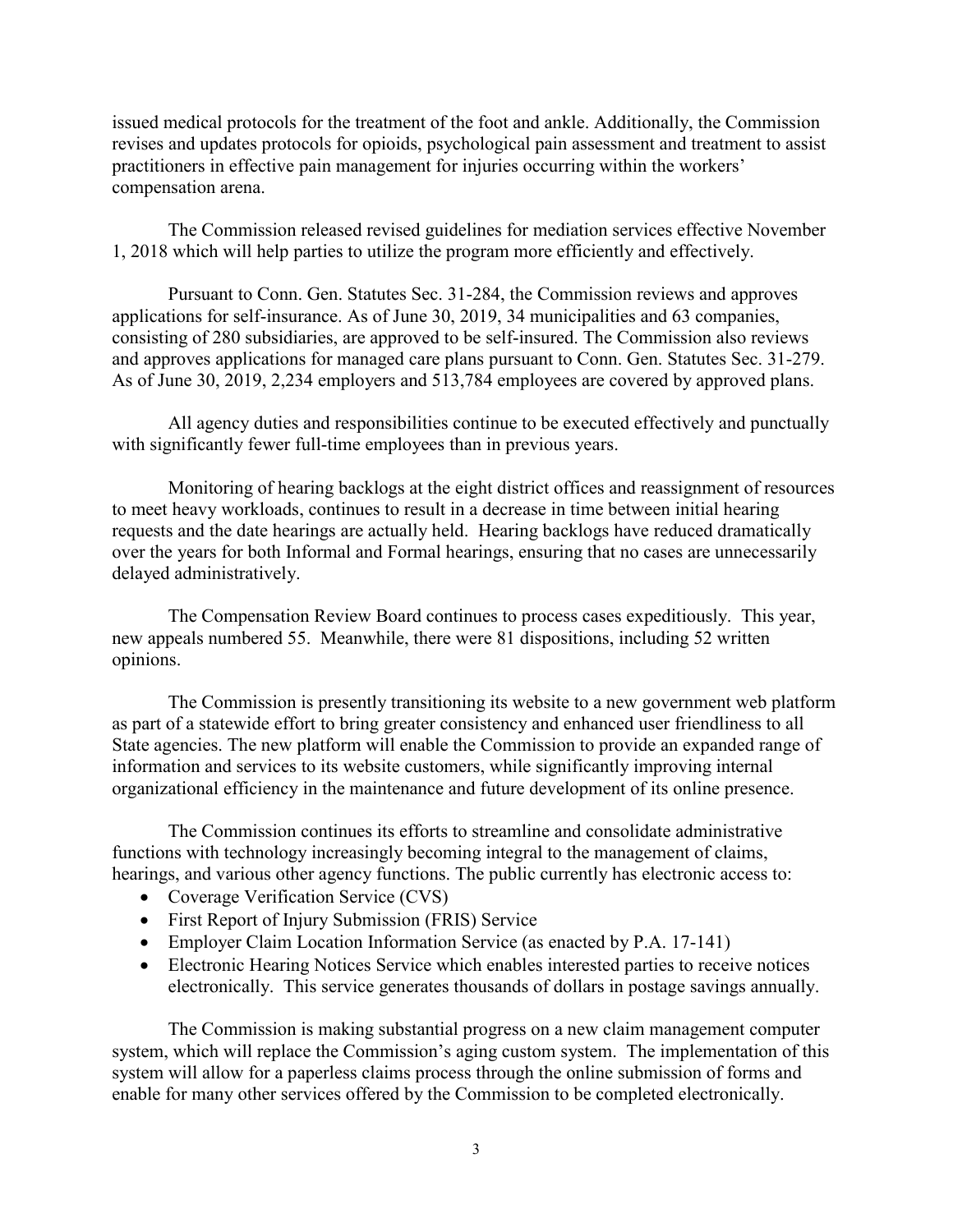The Commission's strategic planning goals to ensure injured workers' receive benefits as soon as possible are:

- shortening the claims process and minimizing delay;
- eliminating duplicate and erroneous claims;
- identifying non-insured employers;
- ensuring the compliance of safety committees;
- providing greater access to electronic records which will save personnel costs and other expenses; and
- analyzing data to identify and remedy potential issues before they become serious.

### **Information Reported As Required by State Statute**

Pursuant to the Workers' Compensation Act, during fiscal year 2019 the Commission updated its practitioner fee schedule, hospital and ambulatory surgery center fee schedule and workers' compensation benefit rate tables. Based on information provided by the State Labor Commissioner, the Commission determined the maximum weekly compensation rate for total disability and decedents' dependents to be \$1,298.00 for injuries occurring on or after October 1, 2018.

Working with UConn Health, the Department of Labor and the Department of Public Health, the Commission sponsors a report on occupational diseases in Connecticut which is released each year around Labor Day. The report can be found on UConn Health's website.

The Commission's Affirmative Action Plan is currently in compliance. While the Commission has no full time Affirmative Action Officer, its Affirmative Action Plan and Program are prepared by the Director of Human Resources. The Commission continues its commitment to the state Affirmative Action Program. The Commission has a history of over 20 years of approved Affirmative Action Plans.

Key Performance Measures for Fiscal Year 2018-2019:

- Injuries/Illnesses  $53,589$
- Informal Hearings  $-39,172$
- Formal Hearings  $-503$
- Pre-formal Hearings  $-7,272$
- Voluntary Agreements 9,486
- Stipulations  $-8,143$
- Awards  $-1,322$
- Dismissals  $-127$
- Education Services:
	- o First Report of Injury Letter/Forms 42,201
	- o Commissioner Evaluation Surveys mailed 8,667
	- o Information Request Responses 93,045